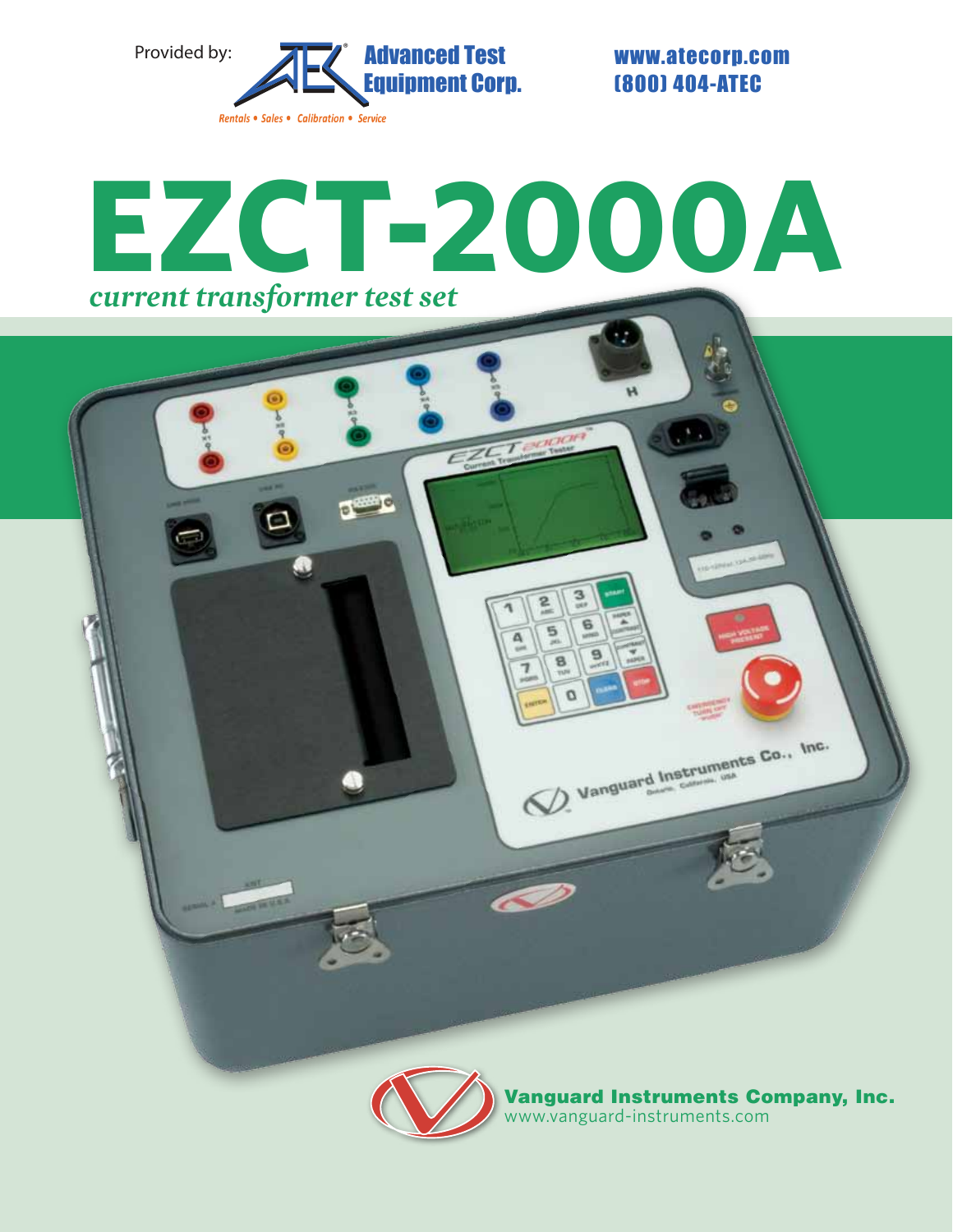

## **EZCT-2000A** *current transformer test set*

The EZCT-2000A is Vanguard's third-generation microprocessor-based current transformer test set. The EZCT-2000A can perform the current transformer (CT) excitation test, measure the CT winding resistance and CT current-ratio automatically. All of the EZCT-2000A's test leads can be connected to the CT output terminals (X1, X2, X3, X4 and X5), eliminating the need for lead switching during testing. Test voltage output is automatically raised and lowered by the EZCT-2000A without any operator intervention. With up to 2000 Vac excitation test voltage available, the EZCT-2000A can easily perform excitation tests on very large CT's.

#### **EZCT-2000A** *connections*



#### **Excitation Test**

The CT excitation test is performed using the ANSI/IEEE C57.13.1, IEC 60044-1 test method. The test voltage range for the CT excitation test (50 Vac, 300 Vac, 500 Vac, 1200 Vac or 2000 Vac) can be selected, and then the test voltage is raised and lowered automatically by the EZCT-2000A. The excitation test voltage and current data is collected and stored in the unit's internal memory. Any of the 10 possible combinations of X1 to X5 can be tested since all of the unit's test leads can be connected to all of the CT output terminals at the same time. Up to 10 excitation tests can be stored in one record. Once the test is completed, test results can be printed and excitation curves can be plotted on the built-in 4.5-inch wide thermal printer.

#### **Demagnetization**

The EZCT-2000A automatically demagnetizes the CT under test when performing an excitation test.

#### **Winding Resistance Test**

The EZCT-2000A can also measure the DC resistance of the CT winding under test. The DC winding resistance measuring range is from 100 micro-ohms to 10 ohms.

## **CT Ratio and Polarity**

#### **Tests**

The EZCT-2000A determines the CT current-ratio using the ANSI/IEEE C57.12.90 measurement method. A test voltage is applied on any two terminals of the CT (X1 to X5), and the induced voltage is measured through the CT's H1 and H2 terminals. The CT current-ratio is displayed on the screen and stored in memory. The current ratio measuring range is from 0.8 to 5,000 to 1. The CT winding polarity is displayed as a "+" sign (in-phase) or a "-" sign (out-of-phase) and is annotated with the phase angle in degrees.

#### **User Interface and Display**

The EZCT-2000A features a back-lit LCD screen (240 x 128 pixels) that is viewable in both bright sunlight and low-light levels. A rugged, alphanumeric, membrane keypad is used to control the unit.

### **ordering information**

Part number **EZCT-2000A-CASE** EZCT-2000A shipping case Part number **Paper-TP4** thermal printer paper

Part number **EZCT-2000A** EZCT-2000A, cables, and PC software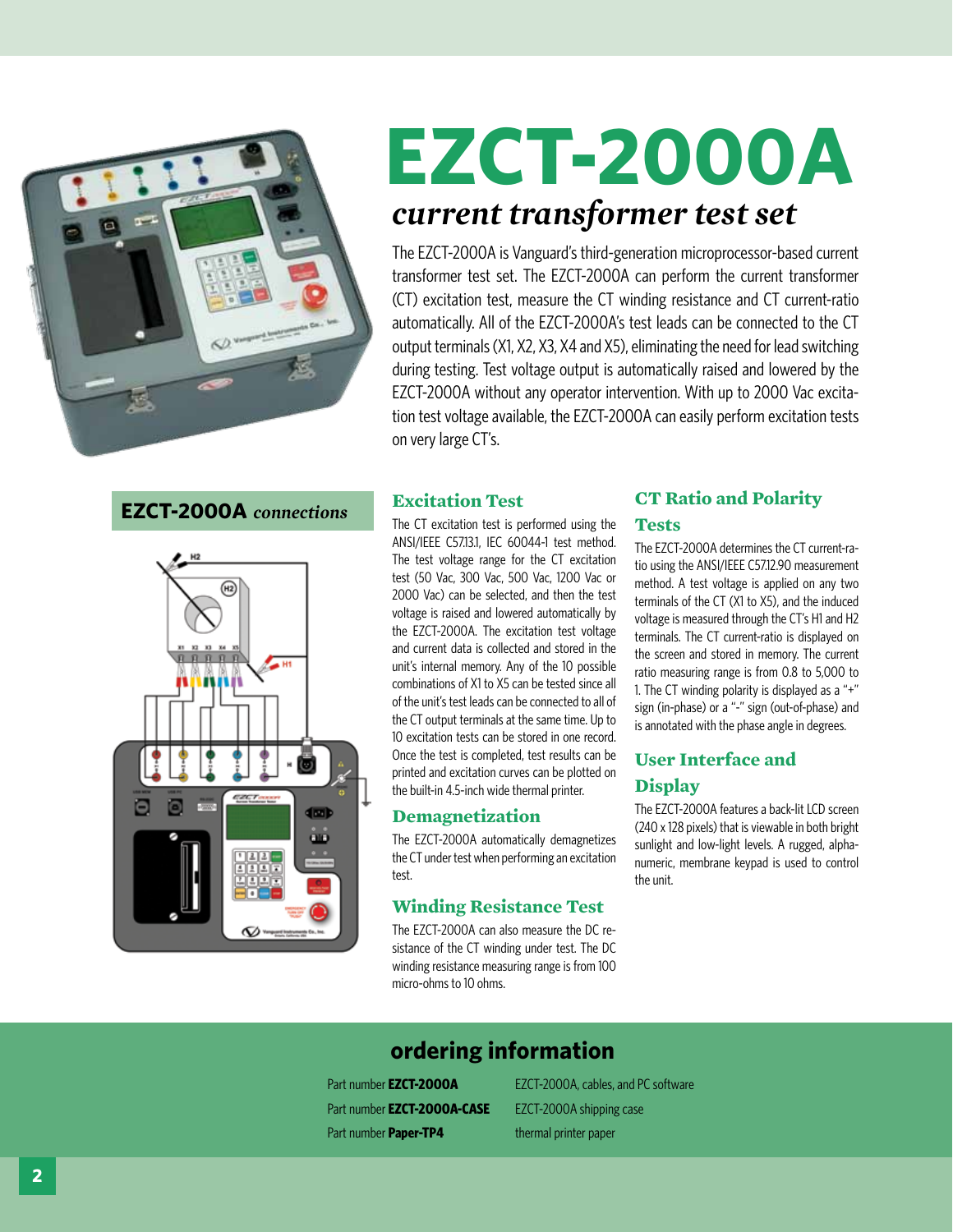## **EZCT-2000A Controls & Indicators**



#### **Test Record Header Information**

Test record header information can include the company name, substation name, circuit ID, manufacturer, CT serial number, operator's name and test record comments. In addition to the test record header, a 20-character test description for each test in the record (10 tests per record) can also be entered.

#### **Internal Test Record**

#### **Storage**

The EZCT-2000A can store up to 140 test records in Flash EEPROM. Each test record may contain up to 10 excitation curves, current-ratio readings, polarity and DC resistance readings. Test records can be recalled and printed on the built-in thermal printer.

#### **Internal Test Plan**

#### **Storage**

The EZCT-2000A can store up to 128 CT test plans in Flash EEPROM. A test plan defines the excitation test voltage and current range selection, CT nameplate ratio, and CT winding terminals (X1 to X5) for each of the tests. Up to 10 test definitions can be stored per test plan. The use of a test plan greatly simplifies the CT testing process; the EZCT-2000A is connected to the CT terminals and a test plan is simply selected and run. Test plans can be created on the EZCT-2000A itself or created on a PC and downloaded to the EZCT-2000A via the unit's built-in RS-232C or USB interfaces.

#### **External Data Storage**

The EZCT-2000A features a standard USB Flash drive interface that makes it very convenient to store and transfer test records and test plans. By plugging in a USB Flash drive, you can quickly transfer your test records and test plans between a computer and the EZCT-2000A without the need to connect the unit to the computer

#### **Computer Interface**

The EZCT-2000A can be used as a stand-alone unit or can be computer-controlled via the built-in RS-232C or USB interfaces. Windows®-based Current Transformer Analysis software is provided with each EZCT-2000A. This software can be used to retrieve test records from the EZCT-2000A, create test plans, download test plans to the EZCT-2000A, and can also be used to run CT tests from the PC. Tabulated test records can be exported in PDF, Excel, and XML formats for further analysis.

#### **Thermal Printer**

A built-in 4.5-inch wide thermal printer can print the current transformer test report and plot the excitation curves.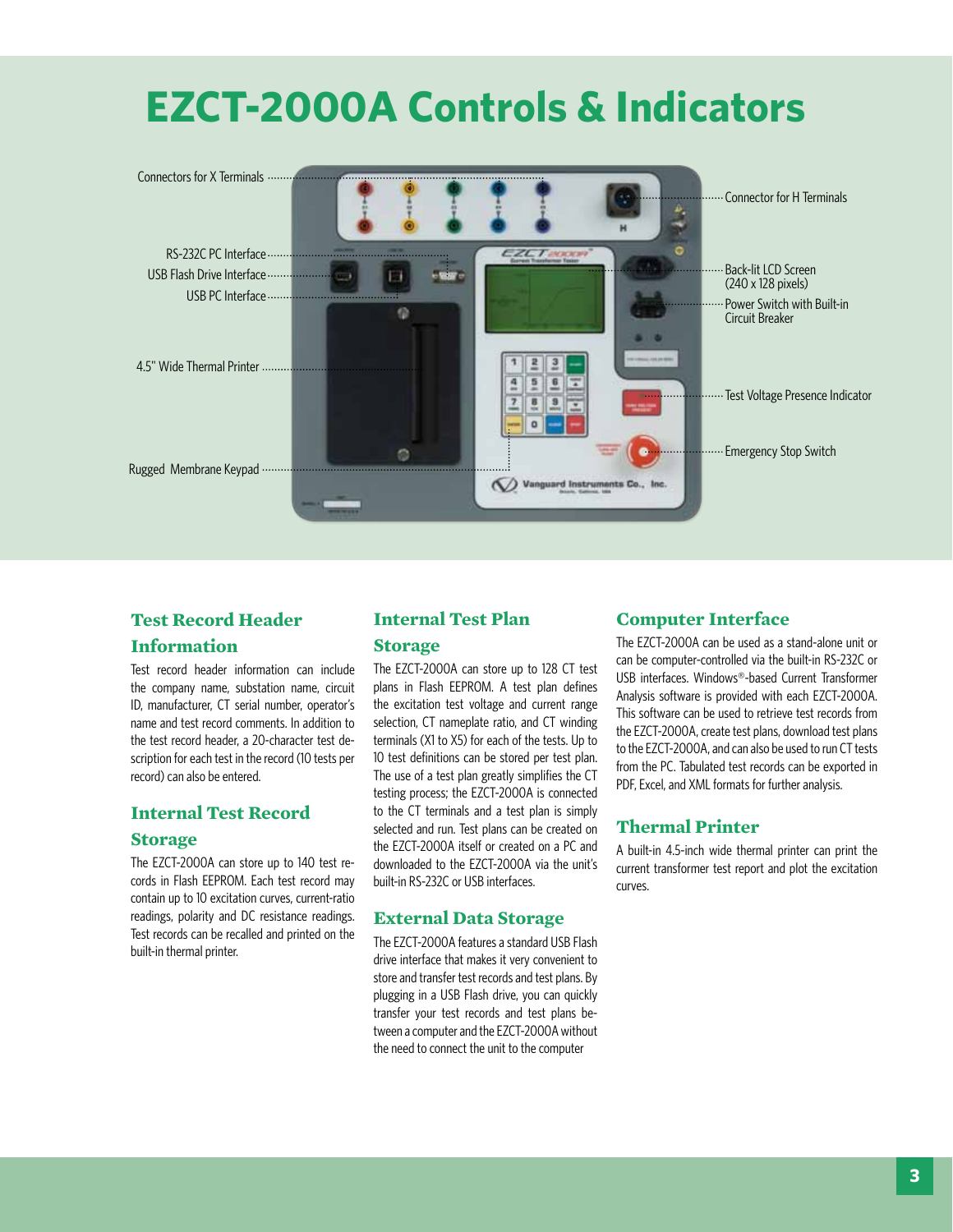### **EZCT-2000A** *thermal printer output*

| RECORD NUMBER 1                                                                           |                                                          |                                     |         |                            |                   |                      |      |
|-------------------------------------------------------------------------------------------|----------------------------------------------------------|-------------------------------------|---------|----------------------------|-------------------|----------------------|------|
| CT EXCITATION TEST RESULTS                                                                |                                                          | 1000 V                              |         | -----                      | ┉                 | -----                |      |
| TIME: 10: 17: 25<br>DATE: 05/07/12                                                        |                                                          |                                     | ------- |                            | --------          | ------               |      |
| COMPANY:<br>STATION:<br>CIRCUIT:<br>HFR:<br>MODEL:<br>$S/N$ :<br>COMMENTS:<br>OPERATOR:   |                                                          | Ľ<br>НU<br>OY<br>⊐ ແ<br>ΔC<br>100 V |         | .                          | $\cdots$          | 1111<br>---          |      |
| TEST NUMBER: 1                                                                            |                                                          | z<br>οu                             |         | -----                      | 7 III             | ▀                    |      |
| TESTED TAP: X1-X2                                                                         |                                                          | нШ<br>⊢z                            |         | ┯┯┯┯<br>.                  | <del>.</del><br>. | ------<br>.          | ---- |
| TST NOTE:                                                                                 |                                                          | ŒΥ                                  |         |                            |                   |                      |      |
| 300 V<br>TEST VTG RANGE:<br>1.0A<br>TEST CUR RANGE:                                       |                                                          | ⊢<br>H <sub>0</sub>                 |         |                            |                   |                      |      |
| WINDING RES = 213.0 m-OHMS                                                                |                                                          | ωη<br>10 V<br>x١                    |         |                            |                   |                      |      |
| 214.6 VOLTS<br>IEC 10/50 Vkp:<br>O.0864 AMPS<br>IEC 10/50 IKp:                            |                                                          | ш٥<br>н                             |         | $^{++}$<br>иш<br>7 T T T T | ┉<br>.            | ------<br>-----<br>. |      |
| IEEE 30° Vkp:<br>IEEE 30° IKp:                                                            | 200.2 VOLTS<br>O.O732 AMPS                               | ⊢<br>Üΰ                             |         |                            |                   |                      |      |
| IEEE 45° Vkp:<br>IEEE 45° Ikp:                                                            | 163.0 VOLTS<br>O.OS78 AMPS                               | ш<br>н                              |         |                            |                   |                      |      |
| NAME PLATE RATIO: 1000:5                                                                  |                                                          |                                     |         |                            |                   |                      |      |
| 199.97<br>MEASURED RATIO:<br>PERCENT ERROR:<br><b>POLARITY:</b><br>PHASE ANGLE:           | $O.02 \times$<br>IN PHASE<br>O.049                       |                                     | .001 A  | .01 A                      | 0.1A              | 1.0A                 | 10 A |
| EXCITATION VTG:<br>EXCITATION CUR:                                                        | 130.6 VOLTS<br>o.o488 AMPS                               |                                     |         |                            |                   |                      |      |
| CURRENT RATIO ERROR TABLE                                                                 |                                                          |                                     |         |                            |                   |                      |      |
| PERCENT RATED CURRENT (5.0 A)<br><b>BURDEN</b>                                            |                                                          |                                     |         |                            |                   |                      |      |
| 50%<br>$1 \text{OO}$ %<br>$\cup$ A / CDS $\varphi$                                        | 120%<br>200%<br>$-0.05%$                                 |                                     |         |                            |                   |                      |      |
| $-0.07%$<br>$-0.00%$<br>10.00 / 1.00<br>$-0.05%$<br>N/A<br>5.00 / 1.00<br>$-0.04%$<br>N/A | $-0.06%$<br>$-0.05%$<br>$-0.04%$<br>$-0.03%$<br>$-0.04%$ |                                     |         |                            |                   |                      |      |
| $2.50 \times 1.00$<br>$-0.04%$<br>N/A<br>$1.25 \times 1.00$<br>N/A<br>N/A<br>0.00 / 1.00  | $-0.03%$<br>$-0.03%$<br>$-0.03%$<br>$-0.03%$             |                                     |         |                            |                   |                      |      |

### **EZCT-2000A** *desktop printer output*



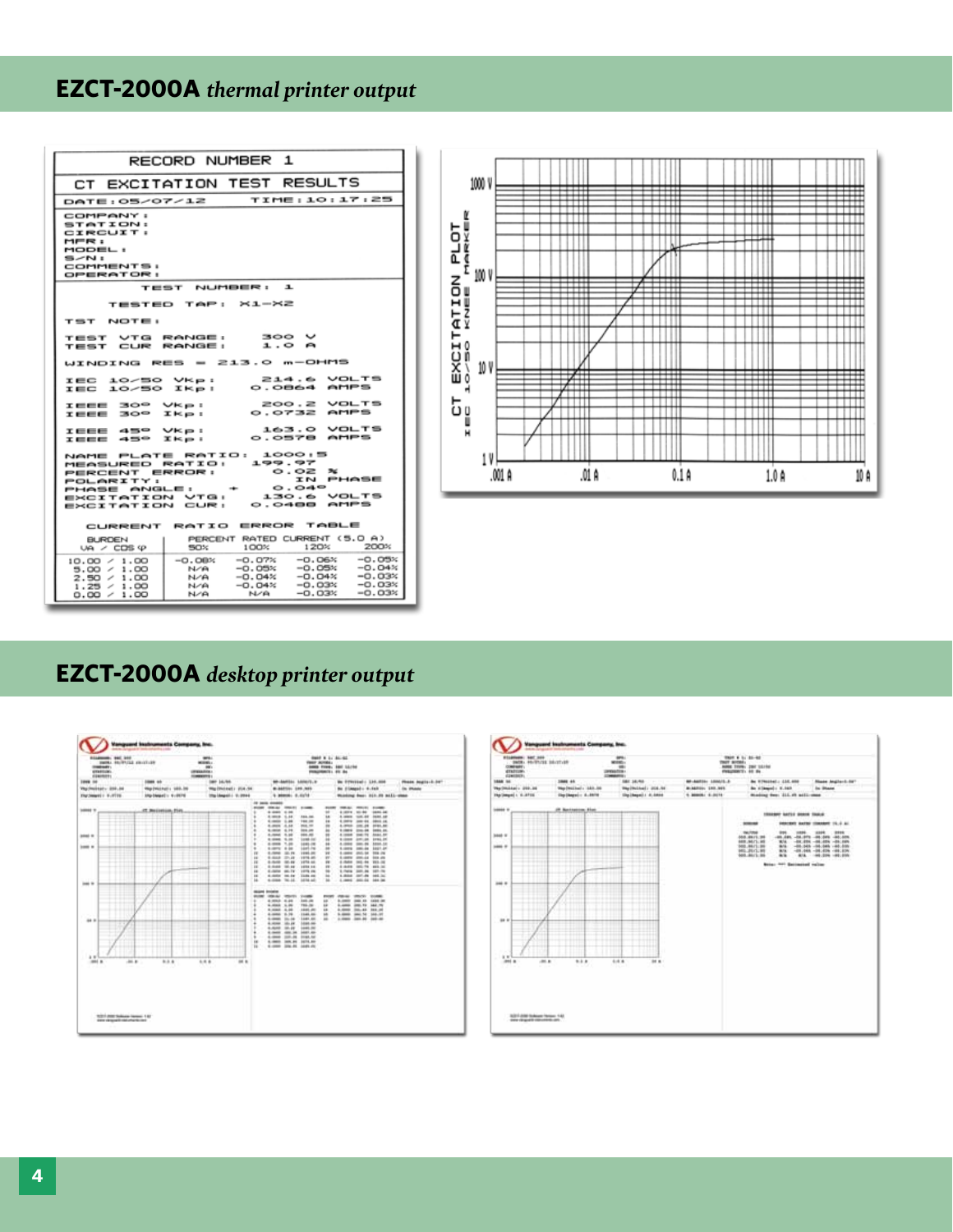## **Computer control and analysis with included EZCT-2000 Software**

The EZCT-2000A comes with the Vanguard EZCT-2000 PC software. The EZCT-2000 software can be used to test a current transformer directly from a PC, create and transfer test plans, retrieve test records from the EZCT-2000A, and export test records in Excel format for further analysis.

| Domperty:<br><b>Disk ser</b><br><b>Circuit</b><br>Mt. | <b>Dies</b><br>AGE                                                        | Vergued Instruments Colling |                    |                             |                                  | <b>Atoda</b> t<br><b>ROADDING</b><br>274<br>Одинется<br>Caterantal |     |                             |   |                                  |                  |              |  |
|-------------------------------------------------------|---------------------------------------------------------------------------|-----------------------------|--------------------|-----------------------------|----------------------------------|--------------------------------------------------------------------|-----|-----------------------------|---|----------------------------------|------------------|--------------|--|
|                                                       | <b>Xewe PontMaker</b><br><b>ECE 30 days</b><br>٠<br><b>Newcown Firsts</b> |                             | Fisks<br>Test<br>诺 | <b>Externe</b><br>Text<br>粥 | Winding<br><b>Res Text</b><br>R. | Escheren<br>Voltage                                                |     | Exclusion<br><b>Current</b> |   | Current Plake<br>Erra Occulation | <b>Tent fame</b> |              |  |
| 0.00000<br>33-300                                     |                                                                           | 3000                        | 2                  | ٦                           | 望                                | 团                                                                  | 区   | kos                         | ۰ | 1z                               | ۰                | $1.88 -$     |  |
| 33,000                                                |                                                                           | 25.00                       | 1                  | ٠                           | я                                | 团                                                                  | ĸ   | 308                         | ۰ | īz                               | ٠                | 44           |  |
| 3340                                                  |                                                                           | 2110                        |                    | ٠                           | 冦                                | 尉                                                                  | k   | <b>JOB</b>                  | ٠ | lä                               | ٠                | $-54$        |  |
| 5340                                                  |                                                                           | 1000                        | ł                  | 1                           | 굥                                | 諾                                                                  | ë   | DOM:                        | ٠ | Ŀ                                | ۰                | <b>LIGHT</b> |  |
| <b>SOVE</b>                                           |                                                                           | 3500                        |                    | ×                           | W)                               | (a)                                                                | R.  | 38                          | ٠ | 国                                | ۰                | <b>Eat</b>   |  |
| 3/2001                                                |                                                                           | 9100                        | ž                  | 3                           |                                  | 团                                                                  | 諾   | <b>JOB</b>                  | ۰ | lż                               | ۰                | 18.4         |  |
| 3243                                                  |                                                                           | \$100                       | ż                  | ٠                           | 38.BE                            | 粥                                                                  | Ķ   | 308                         | ۰ | u                                | ٠                | <b>Sat</b>   |  |
| 5558                                                  |                                                                           | 922                         |                    | ۱                           | ø                                | 國                                                                  | ø   | bom                         | ٠ | (z                               | ۰                | $-16$        |  |
| <b>SOUR</b>                                           |                                                                           | 300                         |                    | Ŧ                           | 诃                                | 闸                                                                  | R,  | <b>ISB</b>                  | ۰ | íż.                              | ۰                | 5.90         |  |
| 304505                                                |                                                                           | tex                         | $\mid \downarrow$  | $\frac{1}{2}$               | U,                               | 閉                                                                  | (a) | <b>SOR</b>                  | ۰ | īs.                              | ٠                | <b>Far</b>   |  |
|                                                       |                                                                           |                             |                    |                             | U. Picturistics Text             |                                                                    |     | 17 Near Decision Taxit      |   |                                  |                  |              |  |
|                                                       |                                                                           |                             |                    |                             | - T194304                        | <b>BILBOY</b>                                                      |     | 17 17 level Chrysler 4 1-6. |   |                                  |                  | STellDenv-SE |  |

## **EZCT-2000A specifications**

| <b>type</b> portable current transformer test set                                                                                         |
|-------------------------------------------------------------------------------------------------------------------------------------------|
| <b>physical specifications</b> $17''W \times 12\frac{1}{2}H \times 14''D$ (42.7 cm x 32cm x 35.6 cm); Weight: 60 lbs (27.2 kg)            |
| <b>input power</b> $100 - 120$ Vac or $200 - 240$ Vac (factory pre-set), 50/60 Hz                                                         |
| measurement method ANSI/IEEE C57.12.90, IEC 60044-1 and ANSI/IEEE C57.13.1                                                                |
| <b>output test voltages</b> $0 - 50$ Vac @ 10A max, $0 - 300$ Vac @ 10A max, $0 - 500$ Vac @ 5A max                                       |
| 0 - 1200 Vac @ 2A max, 0 - 2000 Vac @ 1.2 A max                                                                                           |
| <b>voltage reading range</b> $0 - 2,200$ Vac; Accuracy: $\pm 1.0\%$ of reading, $\pm 1$ volt                                              |
| current reading range $0 - 10A$ ; Accuracy: $\pm 1.0\%$ of reading, $\pm 0.02A$                                                           |
| current ratio range $0.8 - 999: 0.1\%$ , 1000 - 1999: 0.3%, 2000 - 5000: 1%                                                               |
| <b>phase angle measurement</b> $0 - 360$ degrees; Accuracy: $\pm 1.0$ degree                                                              |
| <b>resistance reading range</b> 100 micro-ohms - 10 ohms; Accuracy: 2% of reading, ±1 count, ±10 micro-ohms                               |
| display Backlit LCD Screen (240 x 128 pixels; 114mm x 64mm); viewable in bright sunlight and low-light levels                             |
| <b>printer</b> built-in 4.5-inch wide thermal printer                                                                                     |
| computer interfaces one RS-232C port, one USB port                                                                                        |
| external data storage one USB Flash drive interface port (Flash drive not included)                                                       |
| pc software Windows <sup>®</sup> -based CT Analysis software is included with purchase price                                              |
| internal test record storage stores 140 test records. Each test record may contain up to 10 sets of excitation, resistance and ratio data |
| <b>internal test plan storage</b> stores 128 test plans. Each test plan can store 10 excitation test voltage and current settings         |
| <b>safety</b> designed to meet UL 61010A-1 and CAN/CSA C22.2 No. 1010.1-92 standards                                                      |
| environment Operating: -10°C to +50°C (+15°F to +122°F); Storage: -30°C to +70°C (-22°F to +158°F)                                        |
| <b>humidity</b> 90% RH @ 40°C (104°F) non-condensing                                                                                      |
| altitude 2,000 m (6,562 ft) to full safety specifications                                                                                 |
| cables five 20-foot (6.10m) X cable sets, one 35-foot (10.69m) H cable set, power cord, one cable-carrying duffel bag                     |
| warranty one year on parts and labor                                                                                                      |

**NOTE**: the above specifications are valid at nominal voltage and ambient temperature of +25°C (+77°F). Specifications are subject to change without notic